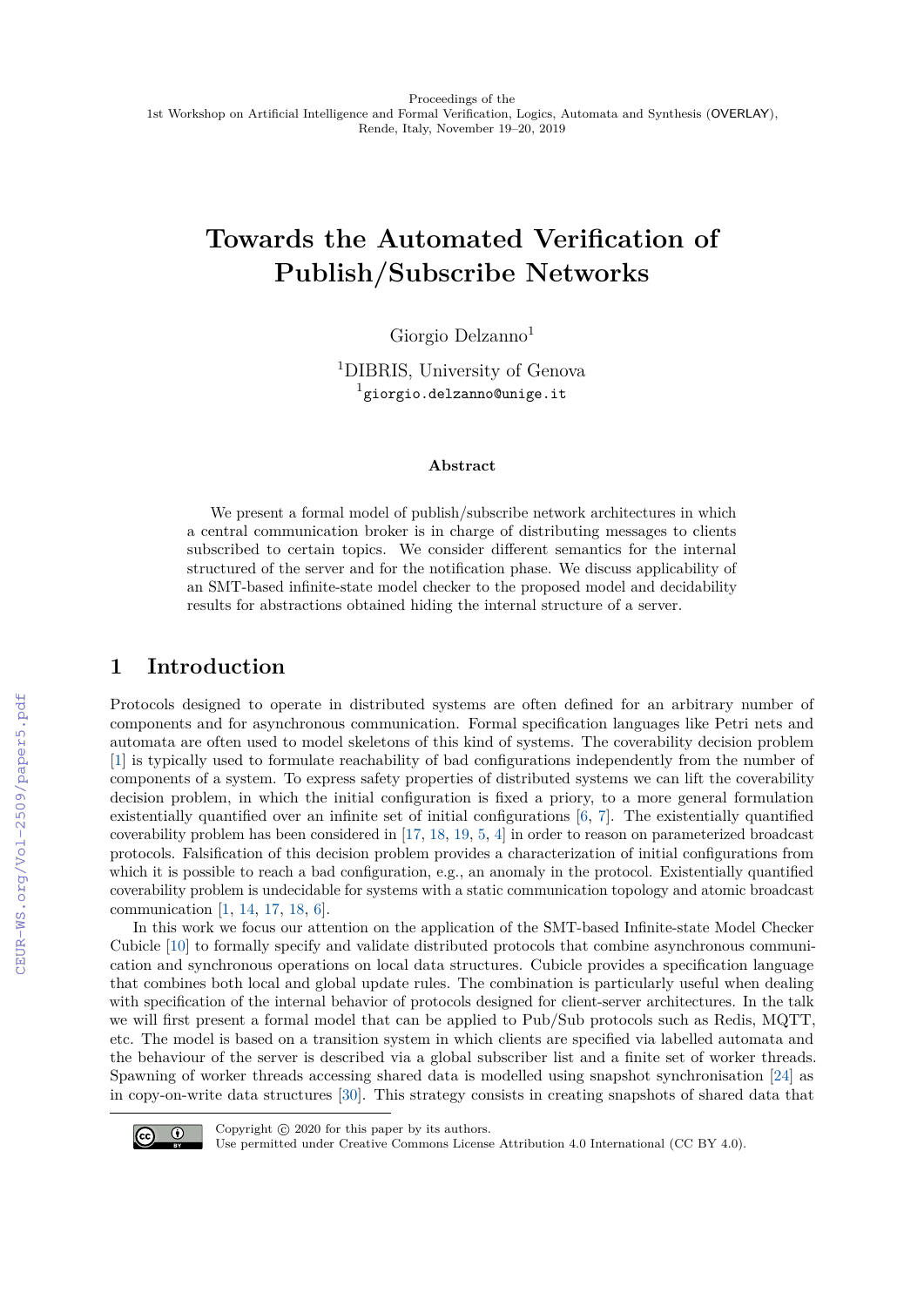are confined in the local data of worker threads. In our setting the shared data consists of the current subscribers list. Copy-on-write data structures [\[30\]](#page-5-0) are a possible implementation of this synchronisation techniques that can be used to avoid race conditions on shared data structures. Copy-on-write data structures are particularly useful when book-keeping session data in a distributed application. Indeed they automatically produce a snapshot of the share data structures (lists, sets, etc) when combined with iterators (i.e. to scan a set/list) . The semantics of copy-on-write concurrent data structures typically provide a mechanism to generate snapshots on demand (e.g. when an iterator needs to scan the structure) producing an exception (that will be handled by the user) in case of simultaneous read and write access from multiple threads. In our model we will not model exception handling and assume that snapshots are generated and confined in a worker thread when necessary. Extending the semantics towards a more complex modeling of copy-on-write is an interesting direction for refining the model. The use of worker threads allows us to model the publishing of a message asynchronously w.r.t. to other operations executed on the server (e.g. registration of new clients, etc). Under the considered semantics for copy-on-write data structures, we will then show that computations in the resulting model can be transformed into round-based executions that are simpler to analyse (they reduce the number of possible interleavings) with respect to a more liberal interleaving model.

# **2 How to Formally Model Publish/Subscribe Networks**

We use *Id* to denote a denumerable set of identifiers of client instances. Furthermore, we define *Q* as the finite set of client state labels, *A* as the finite set of action labels, and *M* as the finite set of message labels. For brevity, we assume that action labels have one of the following form: *local*, that denotes a local transition, *subscribe*, that denotes a subscription request, *unsubscribe*, that denotes an unsubscription request, *publish*(*m*) with  $m \in M$ , that denotes a publish request for message  $m \in M$ .

The above listed type of actions are strictly related to the communication model typical of publish/subscribe architecture based on a client-server architecture in which every message is delivered to all subscribers via a central server (or, more in general, via a cluster/federation of servers). A client specification *P* is a tuple  $\langle Q, q_0, R \rangle$ , where *Q* is a finite set of states,  $q_0 \in Q$  is the initial state, and  $R \subseteq Q \times A \times Q$  defines state transitions induced by action labels. In other words a client specification can be viewed as a finite state automata with labelled transitions that statically define its behaviour.

### **Client Configuration**

A client configuration is a tuple  $\langle i, s, b, f \rangle$ , where  $i \in Id$  is the client identifier generated after a connection request,  $s \in Q$  is the current client state,  $b \in 2^M$  is the set of messages received so far, and  $f \in \{\top, \bot\}$ is a flag that defines the connection status of the client with respect to the global network, namely  $\top$ corresponds to the normal operating status, whereas ⊥ corresponds to a disconnection event. We assume that disconnected clients cannot roll back to a normal status, i.e., when they restart they will be assigned a new identifier, their internal state being completely reset. The client specification  $\langle Q, q_0, R \rangle$  can naturally be extended with enabling conditions for transitions in *R* based on the presence of certain messages in the current message list (e.g.  $\langle q_1, local, q_2 \rangle$  only if message  $m_1, \ldots, m_r$  have already been received). We will not discuss this extension in this paper.

#### **Server Configuration**

For a fixed  $n \geq 1$ , a server configuration is defined by a tuple  $\langle L, W_1, \ldots, W_n \rangle$ , where  $L \in 2^{Id}$  is a finite set of identifers that represents the list of subscribed clients and, for each  $i:1,\ldots,n$  with  $n>1$ ,  $W_i$  represents the current state of the *i*-th worker thread used by the server to deliver messages. More specifically, *W<sup>i</sup>* can be either  $\perp$  or  $\langle m_i, R_i \rangle$  with  $m_i \in M$  and  $R_i \subseteq 2^{Id}$ . In the former case it denotes an idle thread, whereas in the latter it denotes initialized threads in which  $R_i$  is the current snapshot of the subscription list, and  $m_i$  is the message to be delivered. The use of a snapshot  $R$  of the current subscription list of the server is based on implementations of read/write operations on shared data structures based on snapshots/copy-on-write data structutes used in concurrent programming to avoid race conditions. The initialisation of a worker thread with the snapshot of the subscriber list allows the server to proceed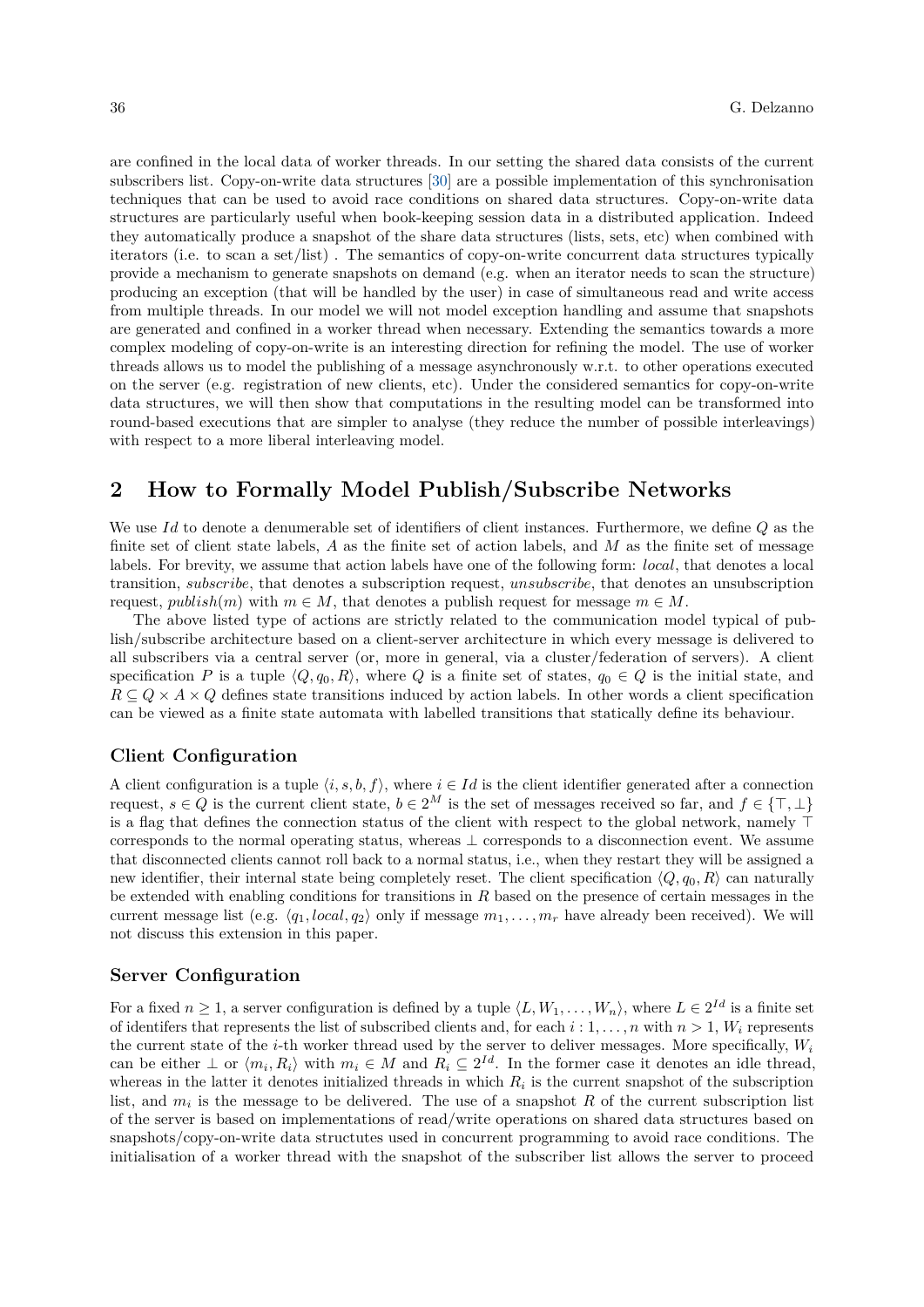Towards the Automated Verification of Publish/Subscribe Networks 37

asynchronously with the delivery of a message to all subscribers. In our model we consider a fairly realistic scenario in which the server employs a fixed number or worker threads for this kind of task. Furthermore, we model the semantics of a publish message asynchronously: the server first spawns (when available) a new task with a copy of the current subscriber list. The worker can then deliver the message to the active clients. The initial server configuration is the tuple  $\langle \emptyset, I_1, \ldots, I_n \rangle$  where  $I_i = \bot$  for  $i: 1, \ldots, n$ .

## **Global Configuration**

A global configuration is defined by a tuple  $\langle S, C \rangle$ , where  $S = \langle L, W_1, \ldots, W_n \rangle$  is a server configuration, and  $C = \{c_1, \ldots, c_k\}$  is a finite set of client configurations such that  $c_j = \langle i_j, s_j, b_j, f_j \rangle$  for  $j : 1, \ldots, k$ . We use *N* to denote the set of network configurations.

#### **Pub/Sub Network**

For fixed sets A, Q, M, and given a client specification  $P = \langle Q, q_0, R \rangle$ , and  $n > 1$ , a Pub/Sub Network *P S* is defined via a transitions system defined through a binary relation over network configurations. More precisely, the relation  $\rightarrow \subseteq N \times N$  is defined as the least relation satisfying one of the conditions listed below. We show next some example of transitions such as *P ublish* and *Notify*.

• Publish Transition:

$$
Published \langle S, \{ \langle i, s, b, f \rangle \} \cup C \rangle \rightarrow \langle S', \{ \langle i, s', b, f \rangle \} \cup C \rangle
$$

under the assumptions:  $f = \top$ ,  $\langle s, \text{public} \times \text{In}(m), s' \rangle \in R$ ,  $S = \langle L, W_1, \dots, W_n \rangle$ ,  $q \in \{1, \dots, n\}$ ,  $W_q = \perp, S' = \langle L, W_1, \ldots, W'_q, \ldots, W_n \rangle$ , and  $W'_q = \langle m, L \rangle$ , With this rule a client instance sends a publish request to the server. The server acknowledges the request passing the message to an idle worker thread together with a snapshot of the current subscriber list *L*. The client updates its local state according to *R*.

• Notify Transition:

$$
Notify \ \langle S, C \rangle \rightarrow \langle S', C' \rangle
$$

under the following assumptions  $C = \{c_1, \ldots, c_k\}$ ,  $c_i = \langle id_i, s_i, b_i, f_i \rangle$  for all  $i \in \{1, \ldots, k\}$ ,  $S =$  $\langle L_1, W_1, \ldots, W_n \rangle$ ,  $W_q = \langle m, L_2 \rangle$  for some  $q \in \{1, \ldots, n\}$ ,  $S' = \langle L_1, W_1, \ldots, W'_q, \ldots, W_n \rangle$ ,  $W'_q = \perp$ ,  $C' = \{c'_1, \ldots, c'_k\}$  where for all  $j: 1, \ldots, k$ ,  $c_j = \langle id_j, s_j, b_j, f_j \rangle$ , if  $id_j \in L_2$  and  $f_j = \top$ , then  $c'_j = \langle id_j, s_j, b'_j, f_j \rangle$  and  $b'_j = b_j \cup \{m\}, c'_j = c_j$ , otherwise. With this rule we model notification of message *m* via a global action performed by worker thread  $W_q = \langle m, L_2 \rangle$  whose effect is to update the message list of each active client instance whose identifier is included in the list *L*2. The remaining client instances (their identifier is not in the list or they are inactive) remain unchanged. After notification the worker thread resets its state to idle  $\perp$  and returns available for distributing other published message.

The semantics of copy-on-write concurrent data structures in concurrent programming languages such as Java [\[30\]](#page-5-0) is in general more complex than the model described above. Indeed, copy-on-write data structures typically provide a mechanism to generate snapshots on demand (e.g. when an iterator needs to scan the structure) producing an exception (that will be handled by the user) in case of simultaneous read and write access from multiple threads. In our semantics we do not model exception handling and focus instead on the confinement of snapshots of a shared data structure in worker threads.

# **3 Verification Problems and SMT Solvers**

In our work we have applied the above described formal language to build a verifiable (parameterised) model that can be validated via the SMT-based Infinite-state Model Checker Cubicle. In this setting we use unbounded arrays to model arbitrary collections of publisher and subscriber processes as well as an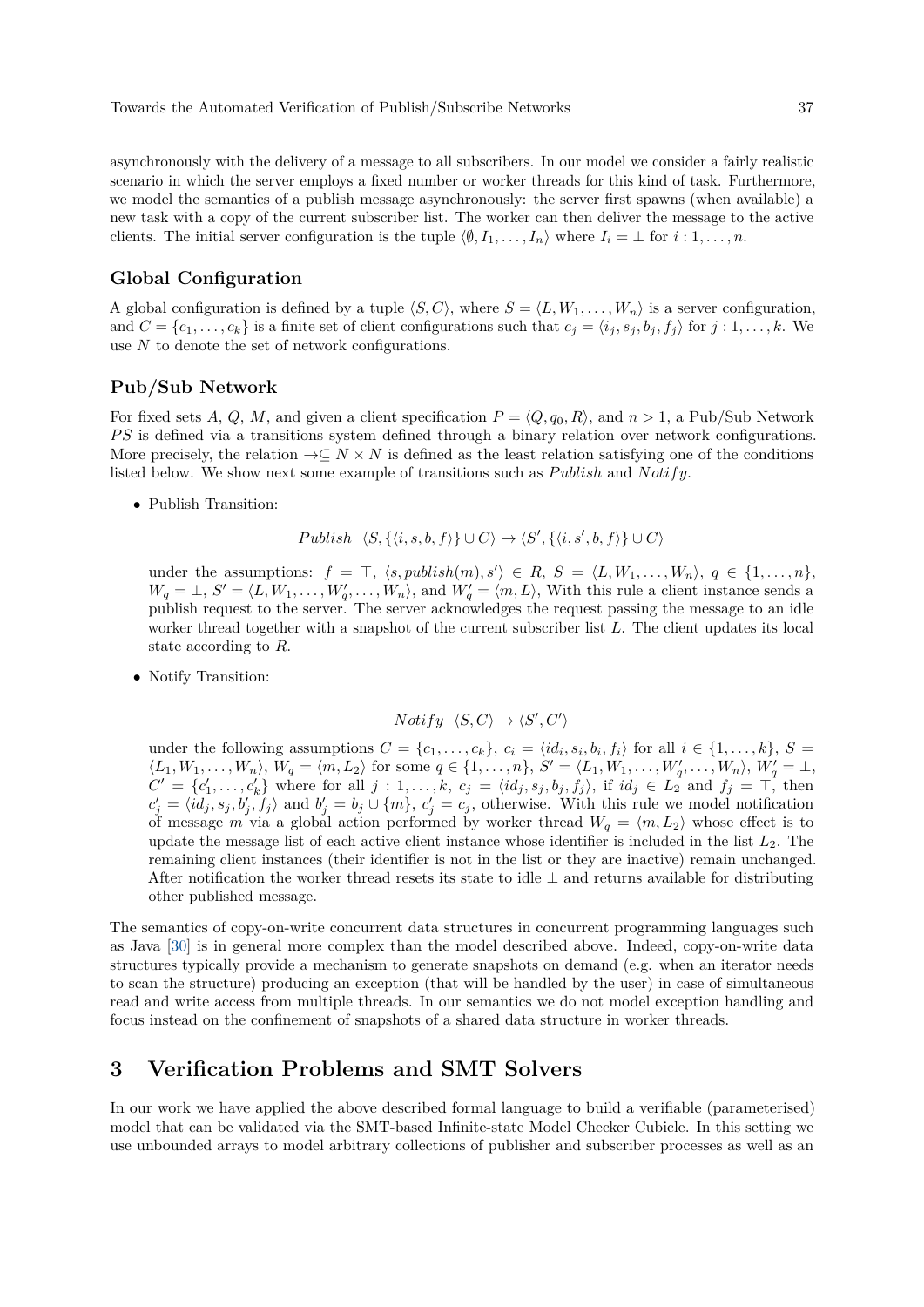unbounded shared data structure used as a communication media between processes. The evolution of the shared memory through the different rounds is modelled using a bi-dimensional unbounded arrays indexed both on round numbers and process identifiers. Each row of such a matrix can then be used to model the different phases of a protocol round, e.g., the formation of a subscriber group.

The resulting model can be validated through the SMT-based Infinite-state Model Checker Cubicle. Cubicle implements a symbolic backward reachability algorithm in which sets of configurations are represented via formulas in fragments of First Order Logic that combine Presburger Arithmetics and the Theory of Arrays [\[10,](#page-4-0) [29,](#page-5-1) [3,](#page-3-0) [23\]](#page-4-1). By construction, the Cubicle verification algorithm ensures that, upon termination, the resulting correctness proof is guaranteed to hold for any number of processes. In other words Cubicle can be applied as an automated engine for solving parameterised verification problems for the considered distributed protocol. In our experiments with the considered case-studies we successfully validated different versions of the Redis Pub/Sub protocol and identify corner cases for guards of transitions.

# **4 Decidability of Verification Problems**

In [\[16\]](#page-4-2) we have introduced a model of Publish Subscribe Networks inspired to Petri Nets in which the internal structure of a server is abstracted away and its behaviour is included in the transition system describing the interaction among clients. In this context we have considered different semantics for the notification phase in order to take into consideration exceptions due to node crashes. For the considered model, decidabilty of the coverability problem can be obtained via the application of Higman's and Dickson's lemmas and the theory of well-structured transition systems. The results are based on compositional properties of well-quasi orderings that can be applied in order to define verification algorithms based on symbolic backward reachability in which sets of Petri Net markings are finitely represented via constraint formulas. The extension of the above mentioned results to refined models of Pub/Sub Networks is left as future research.

# **References**

- [1] P. A. Abdulla and G. Delzanno. Parameterized verification. *STTT*, 18(5):469–473, 2016.
- [2] P. A. Abdulla, G. Delzanno, N. Ben Henda, and A. Rezine. Monotonic abstraction: on efficient verification of parameterized systems. *Int. J. Found. Comput. Sci.*, 20(5):779–801, 2009.
- <span id="page-3-0"></span>[3] F. Alberti, S. Ghilardi, and N. Sharygina. A framework for the verification of parameterized infinite-state systems. *Fundam. Inform.*, 150(1):1–24, 2017.
- [4] N. Bertrand, G. Delzanno, B. König, A. Sangnier, and J. Stückrath. On the decidability status of reachability and coverability in graph transformation systems. In *RTA'12*, volume 15 of *LIPIcs*, pages 101–116. Schloss Dagstuhl - Leibniz-Zentrum fuer Informatik, 2012.
- [5] N. Bertrand, P. Fournier, and A. Sangnier. Distributed local strategies in broadcast networks. In *26th International Conference on Concurrency Theory, CONCUR 2015, Madrid, Spain, September 1.4, 2015*, pages 44–57, 2015.
- [6] R. Bloem, S. Jacobs, A. Khalimov, I. Konnov, S. Rubin, H. Veith, and J. Widder. *Decidability of Parameterized Verification*. Synthesis Lectures on Distributed Computing Theory. Morgan & Claypool Publishers, 2015.
- [7] R. Bloem, S. Jacobs, A. Khalimov, I. Konnov, S. Rubin, H. Veith, and J. Widder. Decidability in parameterized verification. *SIGACT News*, 47(2):53–64, 2016.
- [8] B. Charron-Bost and A. Schiper. The heard-of model: computing in distributed systems with benign faults. *Distributed Computing*, 22(1):49–71, 2009.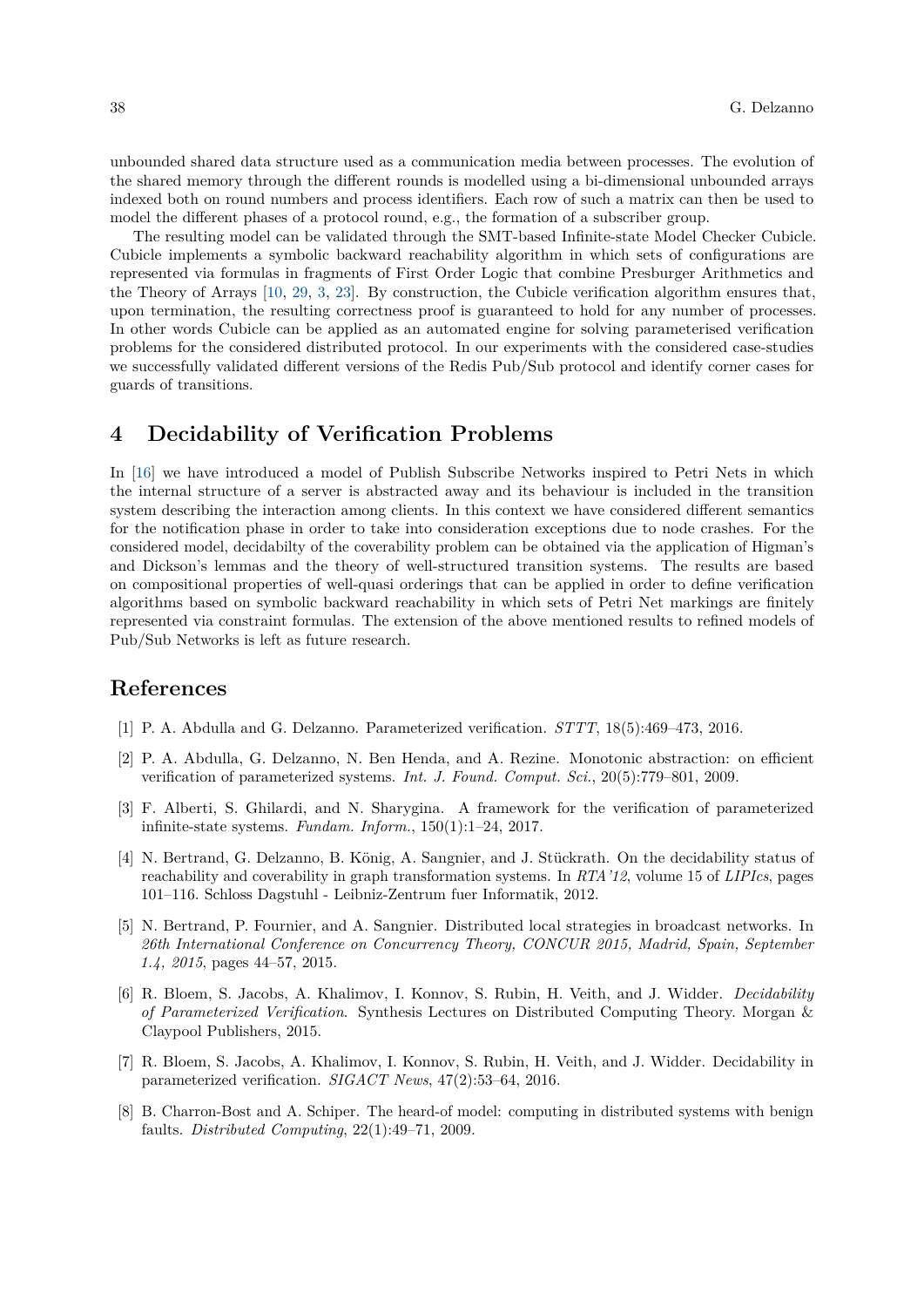- [9] S. Conchon, G. Delzanno, and A. Ferrando. Parameterized verification of topology-sensitive distributed protocols goes declarative. In *Proceedings of NETYS 2018, to appear*, 2018.
- <span id="page-4-0"></span>[10] S. Conchon, A. Goel, S. Krstic, A. Mebsout, and F. Zaïdi. Cubicle: A parallel smt-based model checker for parameterized systems - tool paper. In *Computer Aided Verification - 24th International Conference, CAV 2012, Berkeley, CA, USA, July 7-13, 2012 Proceedings*, pages 718–724, 2012.
- [11] S. Conchon, A. Goel, S. Krstic, A. Mebsout, and F. Zaïdi. Invariants for finite instances and beyond. In *Formal Methods in Computer-Aided Design, FMCAD 2013, Portland, OR, USA, October 20-23, 2013*, pages 61–68, 2013.
- [12] H. Debrat and S. Merz. Verifying fault-tolerant distributed algorithms in the heard-of model. *Archive of Formal Proofs*, 2012.
- [13] G. Delzanno. A logic-based approach to verify distributed protocols. In *Proceedings of the 31st Italian Conference on Computational Logic, Milano, Italy, June 20-22, 2016.*, pages 86–101, 2016.
- [14] G. Delzanno. A unified view of parameterized verification of abstract models of broadcast communication. *STTT*, 18(5):475–493, 2016.
- [15] G. Delzanno. Formal Verification of Internet of Things Protocols Invited talk at the 5th Workshop on Formal Reasoning in Distributed Algorithms (FRIDA), FLOC 2018 (draft available in the FLOC 2018 workshop web page).
- <span id="page-4-2"></span>[16] G. Delzanno. Parameterised Verification of Publish/Subscribe Networks with Exception Handling. RP 2019.
- [17] G. Delzanno, A. Sangnier, and G. Zavattaro. Parameterized verification of ad hoc networks. In *CONCUR 2010 - Concurrency Theory, 21th International Conference, CONCUR 2010, Paris, France, August 31-September 3, 2010. Proceedings*, pages 313–327, 2010.
- [18] G. Delzanno, A. Sangnier, and G. Zavattaro. On the power of cliques in the parameterized verification of ad hoc networks. In *Foundations of Software Science and Computational Structures - 14th International Conference, FOSSACS 2011, Held as Part of the Joint European Conferences on Theory and Practice of Software, ETAPS 2011, Saarbrücken, Germany, March 26-April 3, 2011. Proceedings*, pages 441–455, 2011.
- [19] G. Delzanno, A. Sangnier, and G. Zavattaro. Verification of ad hoc networks with node and communication failures. In *FORTE/FMOODS'12*, volume 7273 of *LNCS*, pages 235–250. Springer, 2012.
- [20] C. Dragoi, T. A. Henzinger, H. Veith, J. Widder, and D. Zufferey. A logic-based framework for verifying consensus algorithms. In *Verification, Model Checking, and Abstract Interpretation - 15th International Conference, VMCAI 2014, San Diego, CA, USA, January 19-21, 2014, Proceedings*, pages 161–181, 2014.
- [21] C. Dragoi, T. A. Henzinger, and D. Zufferey. The need for language support for fault-tolerant distributed systems. In *1st Summit on Advances in Programming Languages, SNAPL 2015, May 3-6, 2015, Asilomar, California, USA*, pages 90–102, 2015.
- [22] C. Dragoi, T. A. Henzinger, and D. Zufferey. Psync: a partially synchronous language for fault-tolerant distributed algorithms. In *Proceedings of the 43rd Annual ACM SIGPLAN-SIGACT Symposium on Principles of Programming Languages, POPL 2016, St. Petersburg, FL, USA, January 20 - 22, 2016*, pages 400–415, 2016.
- <span id="page-4-1"></span>[23] S. Ghilardi and S. Ranise. Backward reachability of array-based systems by SMT solving: Termination and invariant synthesis. *Logical Methods in Computer Science*, 6(4), 2010.
- [24] M. Herlihy, N. Shavit. The art of multiprocessor programming. Morgan Kaufmann 2008.